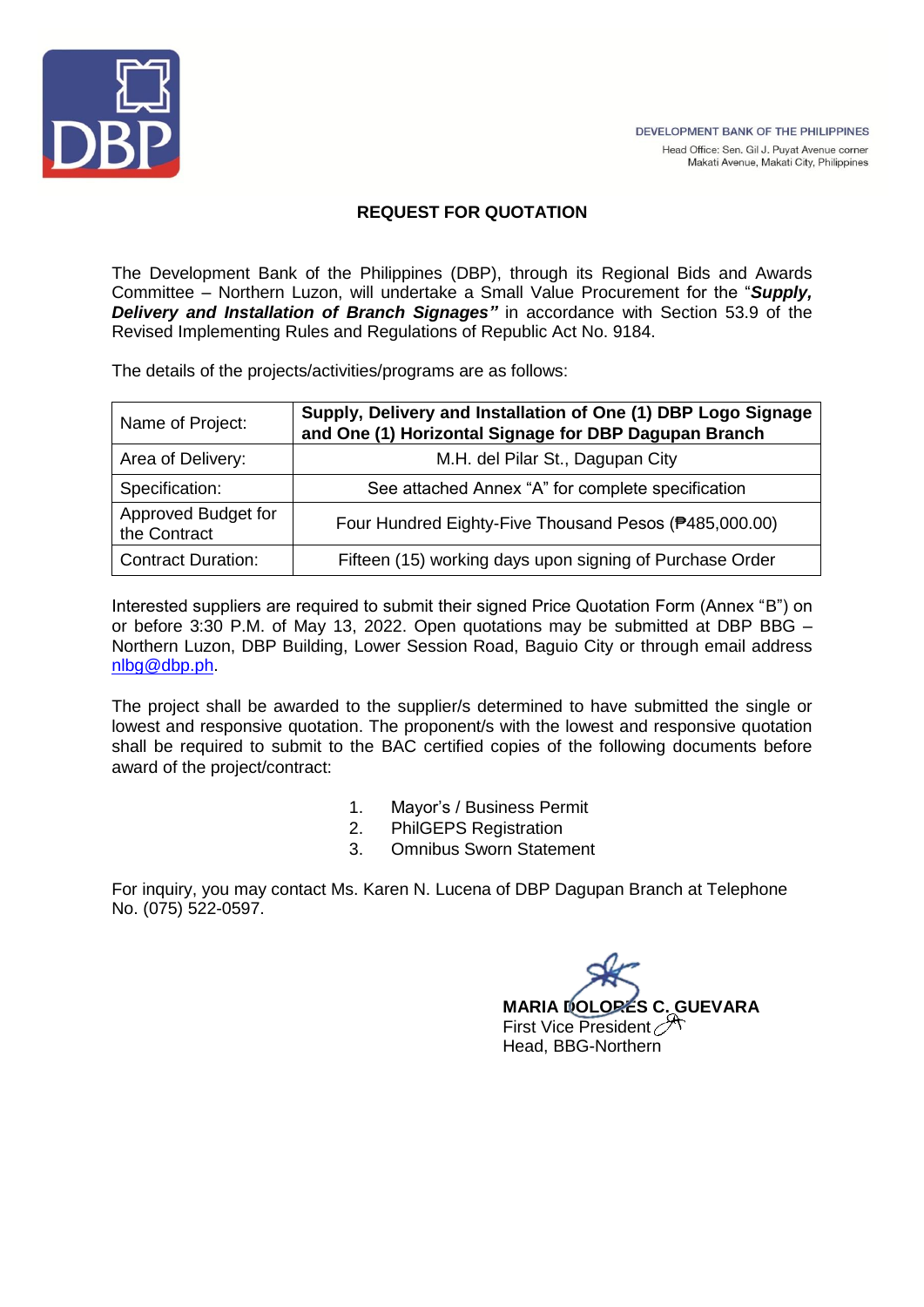### **DBP Logo Signage Annex A**

SPECIFICATION: -SINGLE FACE LIGHTED SIGNAGE -SIZE: FRONT 2.60M (L) X 2.38M (H) X 0.20M (D) -3M PANAGRAPHICS WITH 3M SCOTCHCAL STICKER -COMPLETE WITH LED LIGHTING FIXTURE AND TIMER (SIGNAGE SHOULD BE WELL LIGHTED) -SIGN CASING MADE OF 1" X 1/2" X 1.5MM B.I. TUBULAR FRAMING WITH PAINTED ALUMINUM SHEET BACKING AND PAINTED ALUMINUM SIDINGS (COLOR : BLUE) -SIGNAGE CASING SHOULD BE LIFT-UP TYPE  $-COLOR CODE:$ FOR BACKGROUND - 3630-157 SULTAN BLUE, 3630-73 DARK RED 





APPROVED BY:

AVP JOSE C. DELA FUENTE AVP JOSE G. DELA FUENTE

EVO

3M FLEX PANAGRAPHICS<br>W/3M SCOTCHCAL STICKER AND PAINTED ALUMINUM SIDINGS/BACKING COLOR BLUE

DBP Dagupan Branch

PROPOSED DBP LOGO SIGNAGE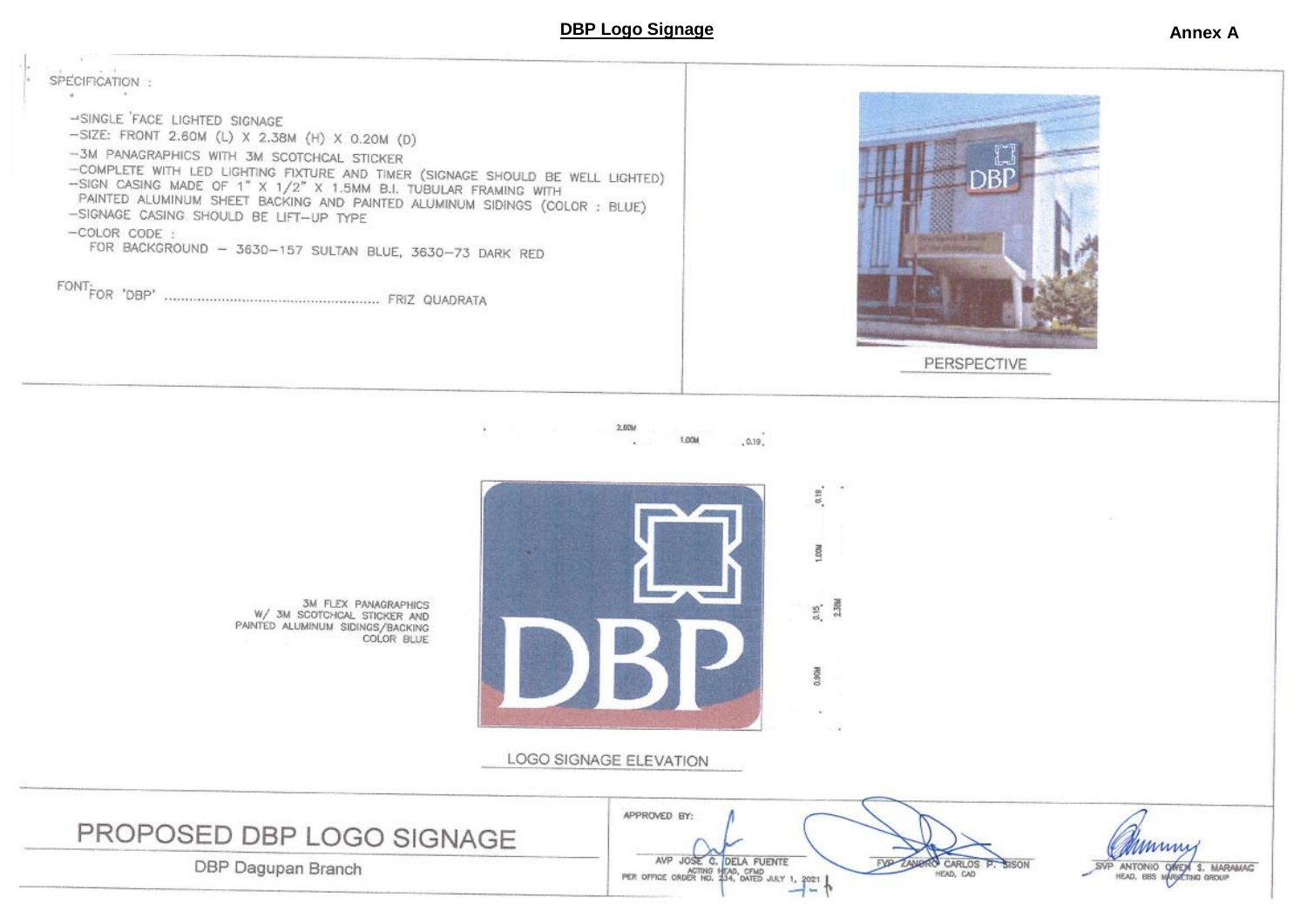#### **Horizontal Signage**

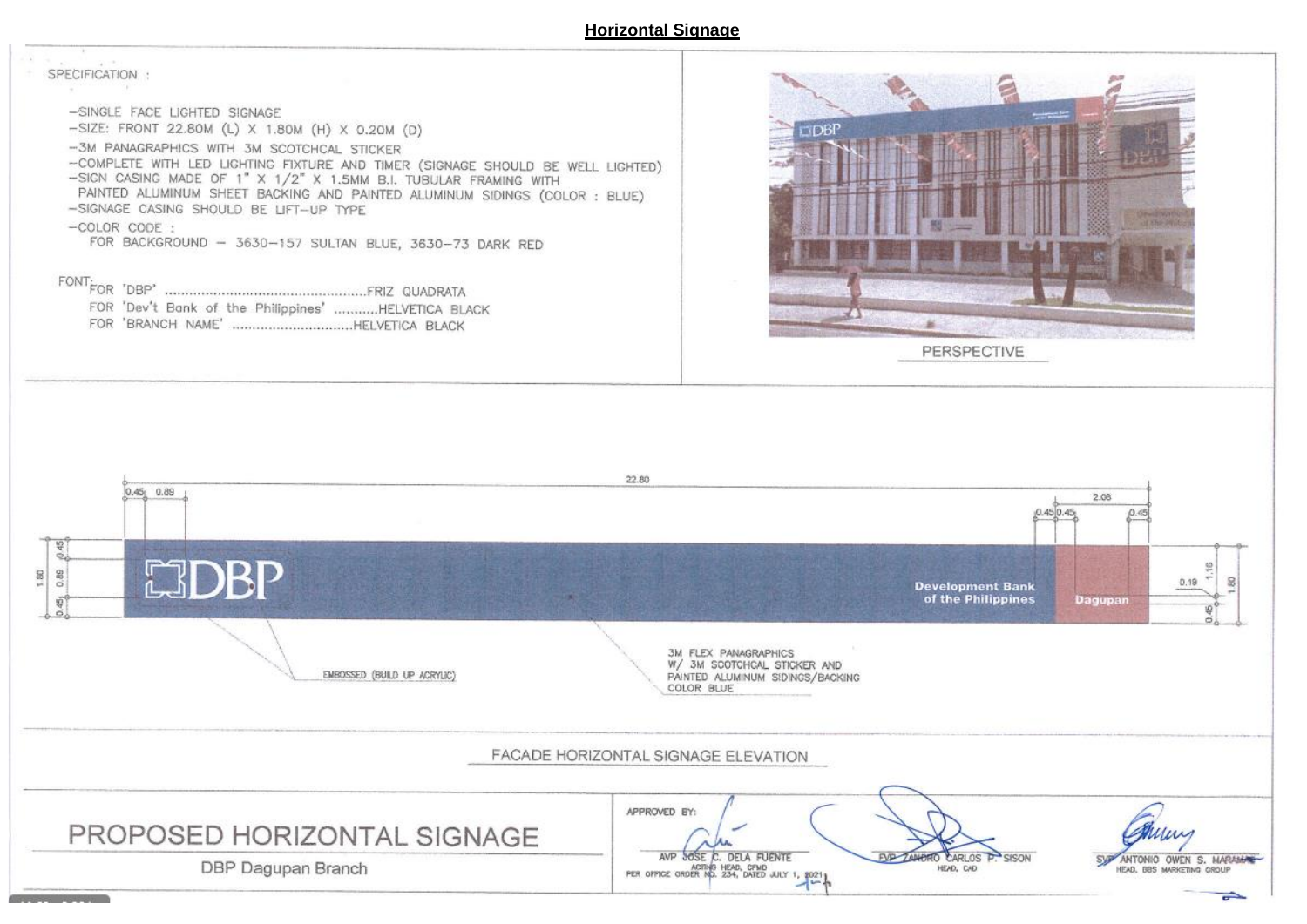**Annex B**

## **PRICE QUOTATION FORM**

\_\_\_\_\_\_\_\_\_\_\_\_\_\_\_\_\_\_ (Date)

The Bids and Awards Committee Development Bank of the Philippines Branch Banking Group – Northern Luzon Lower Session Road Baguio City, Benguet

## Sir/Madam:

After having carefully read and accepted the terms and conditions in the Request for Quotation, hereunder is our quotation/s for the item/s as follows:

| <b>Description</b>      | <b>Specifications</b>                                                       | Qty |  | Unit Unit Cost Total Price |
|-------------------------|-----------------------------------------------------------------------------|-----|--|----------------------------|
| Supply,                 | <b>Technical Specifications:</b>                                            |     |  |                            |
| Delivery and            |                                                                             |     |  |                            |
|                         | Installation of One (1) DBP Logo Signage                                    |     |  |                            |
| One (1) DBP             |                                                                             |     |  |                            |
| Logo                    | Single face lighted signage<br>$\bullet$                                    |     |  |                            |
| Signage and   .         | Size: Front 2.60M (L) x 2.38M (H) x                                         |     |  |                            |
| One $(1)$<br>Horizontal | 0.20M(D)                                                                    |     |  |                            |
| Signage for             | $\bullet$<br>3M panagraphics with 3M Scotchcal<br>sticker                   |     |  |                            |
| <b>DBP</b>              | Complete with LED lighting fixture<br>$\bullet$                             |     |  |                            |
| Dagupan                 | and timer (signage should be well                                           |     |  |                            |
| <b>Branch</b>           | lighted)                                                                    |     |  |                            |
|                         | Sign casing made of 1" $\times$ $\frac{1}{2}$ " $\times$ 1.5mm<br>$\bullet$ |     |  |                            |
|                         | B.I. tubular framing with painted                                           |     |  |                            |
|                         | aluminum sheet backing and painted                                          |     |  |                            |
|                         | aluminum sidings (Color: Blue)                                              |     |  |                            |
|                         | Signage casing should be lift-up type<br>$\bullet$                          |     |  |                            |
|                         | Color Code: For background - 3630-<br>$\bullet$                             |     |  |                            |
|                         | 157 Sultan Blue, 3630-73 Dark Red<br>Font: For 'DBP' - Friz Quadrata        |     |  |                            |
|                         |                                                                             |     |  |                            |
|                         | One (1) Horizontal Signage                                                  |     |  |                            |
|                         | Single face lighted signage<br>$\bullet$                                    |     |  |                            |
|                         | Size: Front 22.80M (L) x 1.80M (H) x<br>$\bullet$                           |     |  |                            |
|                         | 0.20M(D)                                                                    |     |  |                            |
|                         | 3M panagraphics with 3M Scotchcal                                           |     |  |                            |
|                         | sticker                                                                     |     |  |                            |
|                         | Complete with LED lighting fixture<br>$\bullet$                             |     |  |                            |
|                         | and timer (Signage should be well                                           |     |  |                            |
|                         | lighted)                                                                    |     |  |                            |
|                         | Sign casing made of 1" $\times$ $\frac{1}{2}$ " $\times$ 1.5mm              |     |  |                            |
|                         | B.I. tubular framing<br>with<br>painted                                     |     |  |                            |